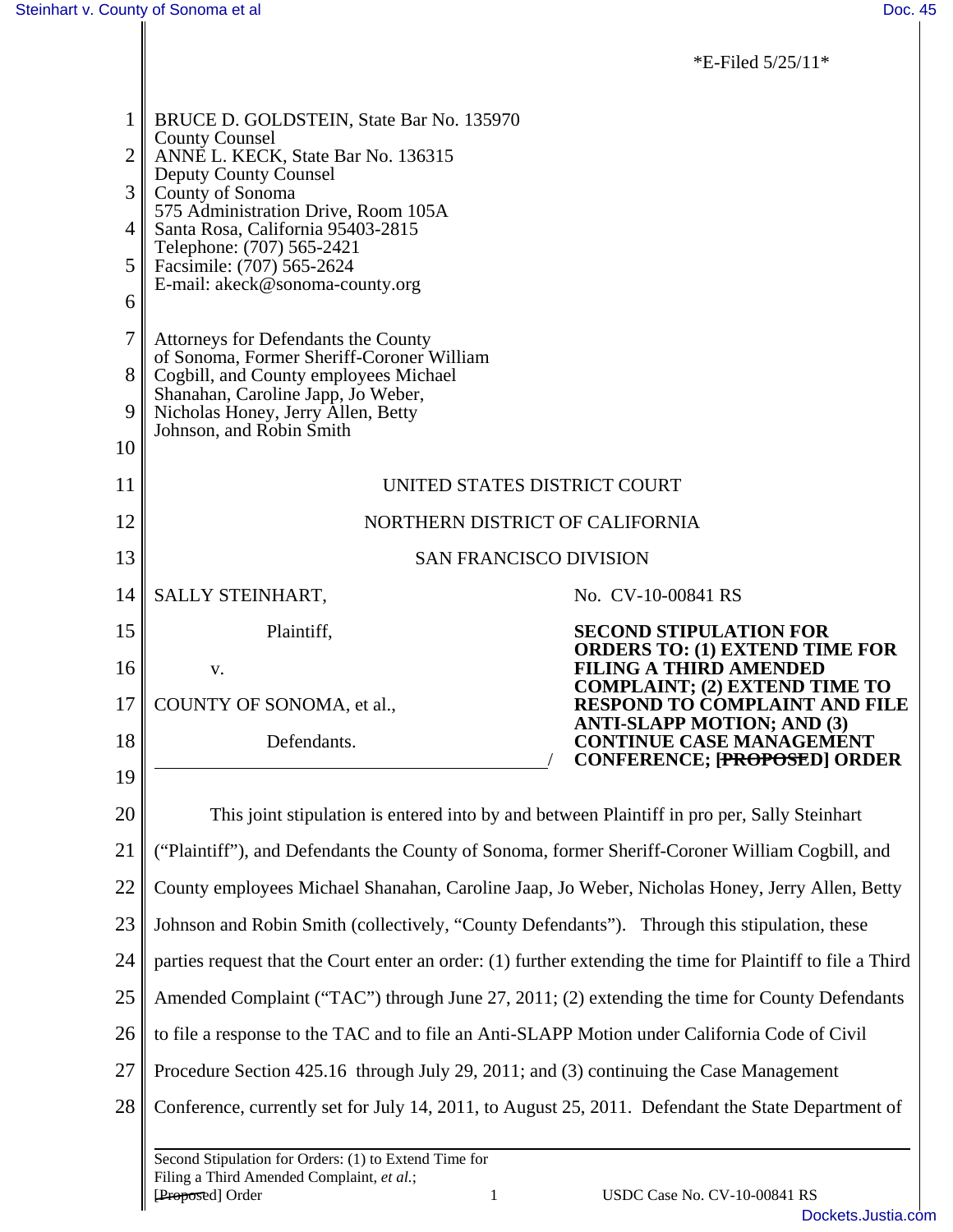1 2 Social Services and other named defendants have not appeared in this action, and are not parties to this stipulation.

3

## **RECITALS**

4 5 6 7 8 9 10 11 12 13 14 15 16 A. Plaintiff initiated this action on February 26, 2010, and filed her First Amended Complaint on June 21, 2010 (Dkt. No. 8). County Defendants responded by filing their Motion to Dismiss the First Amended Complaint and Motion for More Definite Statement on July 26, 2010 (Dkt. No. 12) (hereinafter, the "Motions"). The Court resolved the County Defendants' Motions on February 7, 2011, through its "Order Granting in Part and Denying in Part Motion to Dismiss and Denying Motion for a More Definite Statement" (Dkt. No. 34) (hereinafter, the " 2/7/11 Order"). Thereafter, Plaintiff timely filed her Second Amended Complaint on March 9, 2011 (Dkt. No. 38). B. The parties have entered two previous stipulations, which the Court has approved, related to the filing of a Third Amended Complaint ("TAC") and related responses. (Dkt. Nos. 41 and 43.) Most recently, on April 29, 2011, this Court approved a stipulation of the parties and entered an order: (1) permitting Plaintiff to file a TAC through May 20, 2011; (2) providing County Defendants through June 28, 2011, to file a respond to the TAC and an Anti-SLAPP motion under California Code of Civil Procedure Section 425.16. (Dkt. No. 43.)

17 18 C. The Case Management Conference in this case is currently set for July 14, 2011, at 10:00 a.m. (Dkt. No. 41.)

19 20 21 22 23 24 D. Plaintiff has requested additional time in which to prepare and file her TAC through June 27, 2011, based on her calendar and due dates in other cases. Further, pursuant to the parties' informal discovery process, County Defendants have located additional information and documents to provide to Plaintiff to consider in connection with preparing her TAC, which have not yet been provided to her. Providing Plaintiff with additional time in which to file her TAC will permit her to consider such information and conform her TAC to the Court's 2/7/11 Order.

- 25 26 E. County Defendants agree to Plaintiff's request for an extension of time to prepare and file her TAC. In return, Plaintiff has agreed to extend the time in which County Defendants may file
- 27
- 28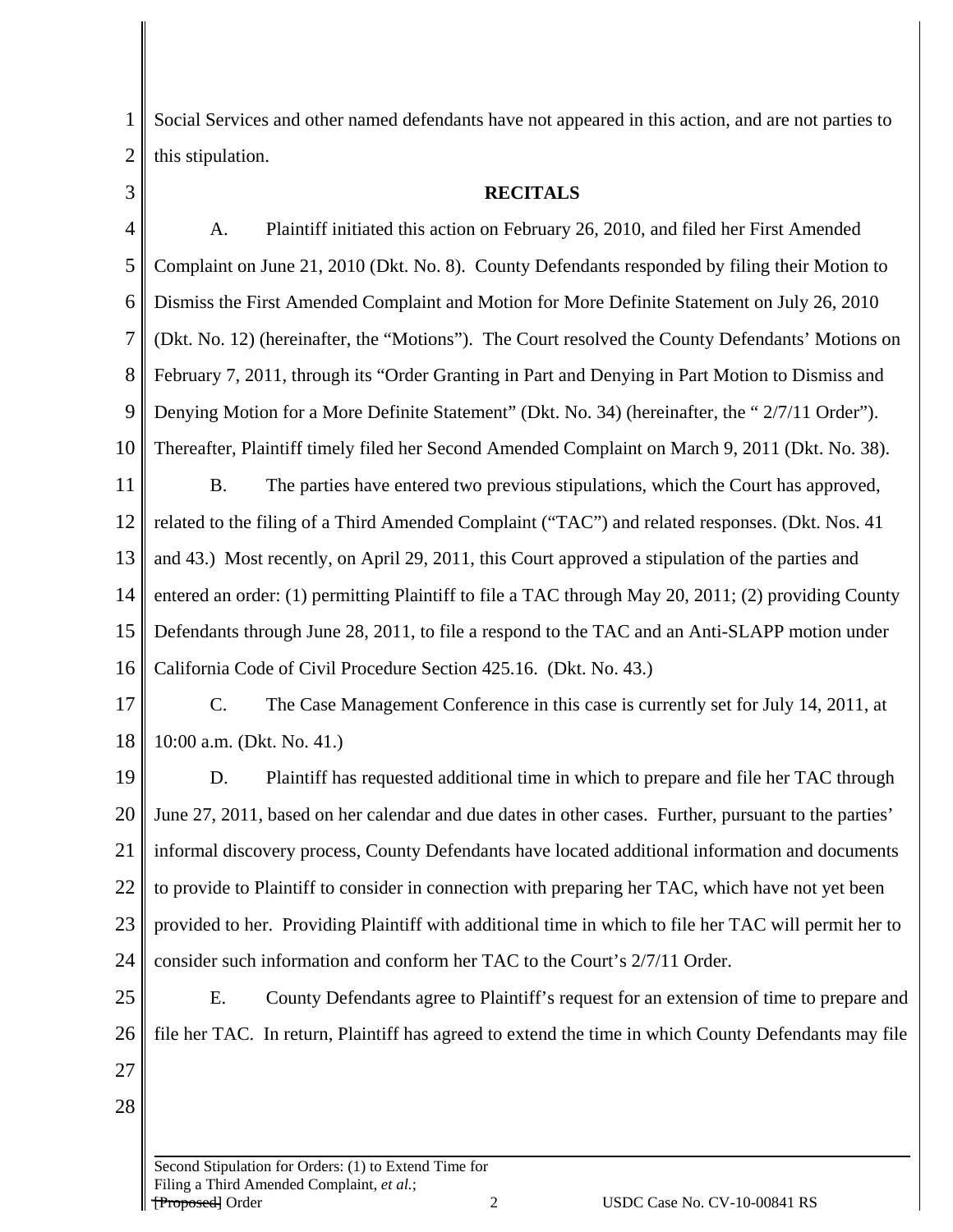| 1              | a response to the TAC, and an Anti-SLAPP Motion under California Code of Civil Procedure                                                                                                                                      |  |  |  |  |
|----------------|-------------------------------------------------------------------------------------------------------------------------------------------------------------------------------------------------------------------------------|--|--|--|--|
| $\overline{2}$ | Section 425.16, through July 29, 2011. <sup>1</sup>                                                                                                                                                                           |  |  |  |  |
| 3              | F.<br>In light of the above stipulated dates, the parties have also agreed and request the                                                                                                                                    |  |  |  |  |
| $\overline{4}$ | Court to continue the Case Management Conference from its current date of July 14, 2011, to                                                                                                                                   |  |  |  |  |
| 5              | August 25, 2011, at 10:00 a.m.                                                                                                                                                                                                |  |  |  |  |
| 6              | WHEREFORE, the parties to this stipulation hereby agree and request entry of a court order                                                                                                                                    |  |  |  |  |
| 7              | as follows:                                                                                                                                                                                                                   |  |  |  |  |
| 8              | <b>STIPULATION</b>                                                                                                                                                                                                            |  |  |  |  |
| 9              | 1.<br>The parties request that the time in which Plaintiff may file a third amended                                                                                                                                           |  |  |  |  |
| 10             | complaint in this case be extended through and including June 27, 2011.                                                                                                                                                       |  |  |  |  |
| 11             | 2.<br>The parties request that time in which County Defendants may file a response to the                                                                                                                                     |  |  |  |  |
| 12             | current Second Amended Complaint or any third amended complaint (if filed) be extended through                                                                                                                                |  |  |  |  |
| 13             | and including July 29, 2011.                                                                                                                                                                                                  |  |  |  |  |
| 14             | 3.<br>The parties request that the time in which County Defendants may file their Anti-                                                                                                                                       |  |  |  |  |
| 15             | SLAPP motion under California Code of Civil Procedure Section 425.16 as to certain State Law                                                                                                                                  |  |  |  |  |
| 16             | claims alleged herein be extended through and including July 29, 2011.                                                                                                                                                        |  |  |  |  |
| 17             | The parties request that the Case Management Conference, currently set for July 14,<br>4.                                                                                                                                     |  |  |  |  |
| 18             | 2011, be continued to August 25, 2011, at 10:00 a.m. A joint case management conference                                                                                                                                       |  |  |  |  |
| 19             | statement shall be filed one week prior to the conference.                                                                                                                                                                    |  |  |  |  |
| 20             | 5.<br>This stipulation does not prevent or preclude the parties from seeking additional relief                                                                                                                                |  |  |  |  |
| 21             | from this Court, to amend this stipulation and order or otherwise.                                                                                                                                                            |  |  |  |  |
| 22             | Respectfully submitted,                                                                                                                                                                                                       |  |  |  |  |
| 23             | Dated: May 20, 2011<br>Bruce D. Goldstein, County Counsel                                                                                                                                                                     |  |  |  |  |
| 24             | By: <u>/s/ Anne L. Keck</u><br>Anne L. Keck, Deputy County Counsel                                                                                                                                                            |  |  |  |  |
| 25             | <b>Attorneys for County Defendants</b>                                                                                                                                                                                        |  |  |  |  |
| 26             |                                                                                                                                                                                                                               |  |  |  |  |
| 27<br>28       | <sup>1</sup> This Court has the discretion under California Code of Civil Procedure Section 425.16(f) to<br>extend the initial 60-day filing period for Anti-SLAPP motions to "any later time upon terms it<br>deems proper." |  |  |  |  |
|                | Second Stipulation for Orders: (1) to Extend Time for<br>Filing a Third Amended Complaint, et al.;                                                                                                                            |  |  |  |  |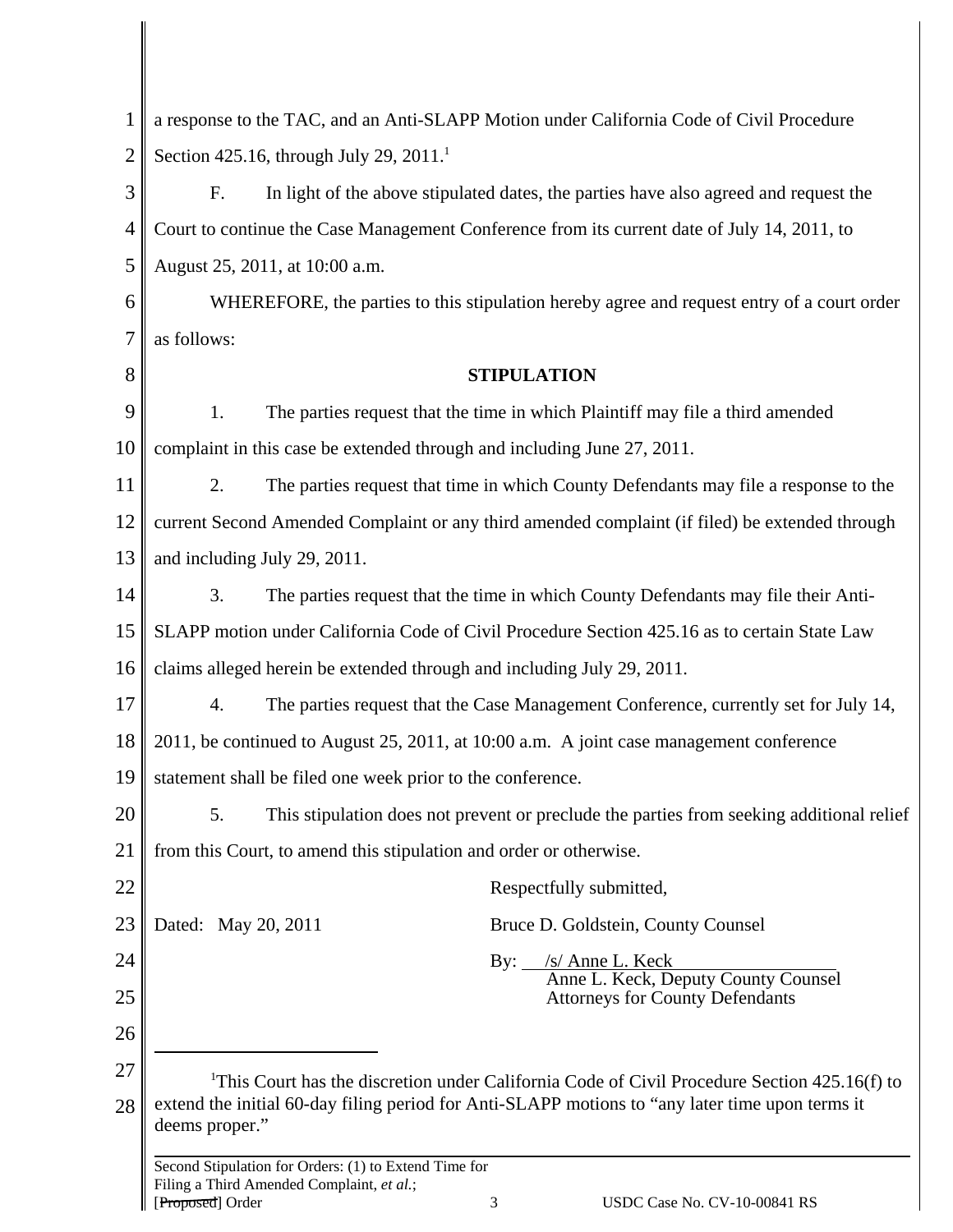| $\mathbf 1$    |                  | Dated: May 20, 2011                                                                                |                | Sally Steinhart, Plaintiff in pro per      |
|----------------|------------------|----------------------------------------------------------------------------------------------------|----------------|--------------------------------------------|
| $\overline{c}$ |                  |                                                                                                    |                | By: /s/ Sally Steinhart<br>Sally Steinhart |
| $\mathfrak{Z}$ |                  |                                                                                                    |                |                                            |
| $\overline{4}$ |                  |                                                                                                    |                |                                            |
| 5              |                  |                                                                                                    |                |                                            |
| 6              |                  |                                                                                                    |                |                                            |
| $\overline{7}$ |                  |                                                                                                    |                |                                            |
| 8              |                  |                                                                                                    |                |                                            |
| 9              |                  |                                                                                                    |                |                                            |
| 10             |                  |                                                                                                    |                |                                            |
| 11             |                  |                                                                                                    |                |                                            |
| 12             |                  |                                                                                                    |                |                                            |
| 13             |                  |                                                                                                    |                |                                            |
| 14             |                  |                                                                                                    |                |                                            |
| 15             |                  |                                                                                                    |                |                                            |
| 16             |                  |                                                                                                    |                |                                            |
| 17             |                  |                                                                                                    |                |                                            |
| 18             |                  |                                                                                                    |                |                                            |
| 19             |                  |                                                                                                    |                |                                            |
| 20             |                  |                                                                                                    |                |                                            |
| 21             |                  |                                                                                                    |                |                                            |
| 22             |                  |                                                                                                    |                |                                            |
| 23             |                  |                                                                                                    |                |                                            |
| 24             |                  |                                                                                                    |                |                                            |
| 25             |                  |                                                                                                    |                |                                            |
| $26\,$         |                  |                                                                                                    |                |                                            |
| $27\,$         |                  |                                                                                                    |                |                                            |
| 28             |                  |                                                                                                    |                |                                            |
|                |                  |                                                                                                    |                |                                            |
|                |                  | Second Stipulation for Orders: (1) to Extend Time for<br>Filing a Third Amended Complaint, et al.; |                |                                            |
|                | [Proposed] Order |                                                                                                    | $\overline{4}$ | USDC Case No. CV-10-00841 RS               |